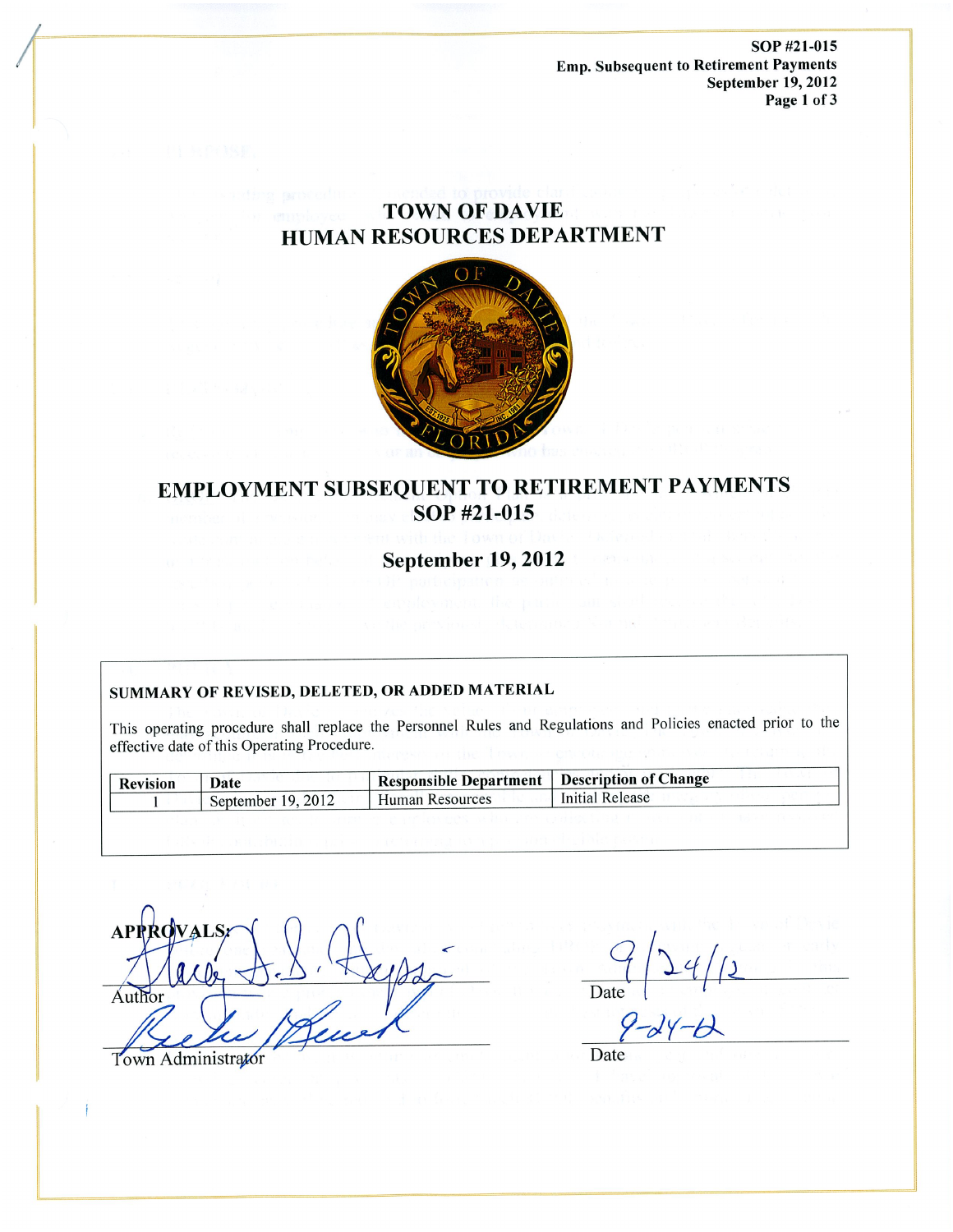# **1-1. PURPOSE.**

This operating procedure is intended to provide clarification for purposes of calculating pensions for employees who return to employment with the Town of Davie postretirement.

#### **1-2. SCOPE.**

This operating procedure applies to all employees of the Town of Davie (Town) in the Regular Service, as well as all Executive employees, and Reitrees.

# **1-3. DEFINITIONS.**

- **a.** Retirees. An employee who has vested in any Town of Davie pension system and is receiving retirement benefits or an employee who has entered the DROP Program.
- **b.** DROP. The Deferred Retirement Option Plan is a program under which an eligible member of a pension plan may elect to participate, deferring receipt of retirement benefits while continuing employment with the Town of Davie. Deferred monthly benefits accrue in a trust fund on behalf of a participant, plus interest compounded at a set rate, for the specified period of the DROP participation as outlined in a respective pension plan's rules. Upon termination of employment, the participant shall receive the total DROP benefits and begin to receive the previously determined Normal Retirement Benefits.

# **1-4. POLICY.**

The Town of Davie recognizes the value of our employees and in the knowledge they may acquire in their employment with the Town of Davie. The Town of Davie may determine it is in the best interests of the Town to encourage employees to return to the Town of Davie due to particular skills, competencies and/or work ethic. The Town of Davie is interested in being fiscally responsible and ensuring the integrity of our pension plans as it relates to former employees who are collecting retirement or have received DROP contributions prior to returning to a pension eligible position.

# **1-5. PROCEDURE.**

- **a.** Employees of the Town of Davie may not return to employment with the Town of Davie before one year and one day after concluding DROP or receiving regular or early retirement payments without approval of the Town Administrator. Nothing in this provision would prohibit the Town of Davie from entering into an employment contract with any individual when it is determined to be in the best interests of the Town of Davie.
- **b.** Employees who wish to return to employment prior to one year and one day after receiving retirement payments or DROP monies and have approval of the Town Administrator, will be required to forfeit their DROP benefits and return same in lump